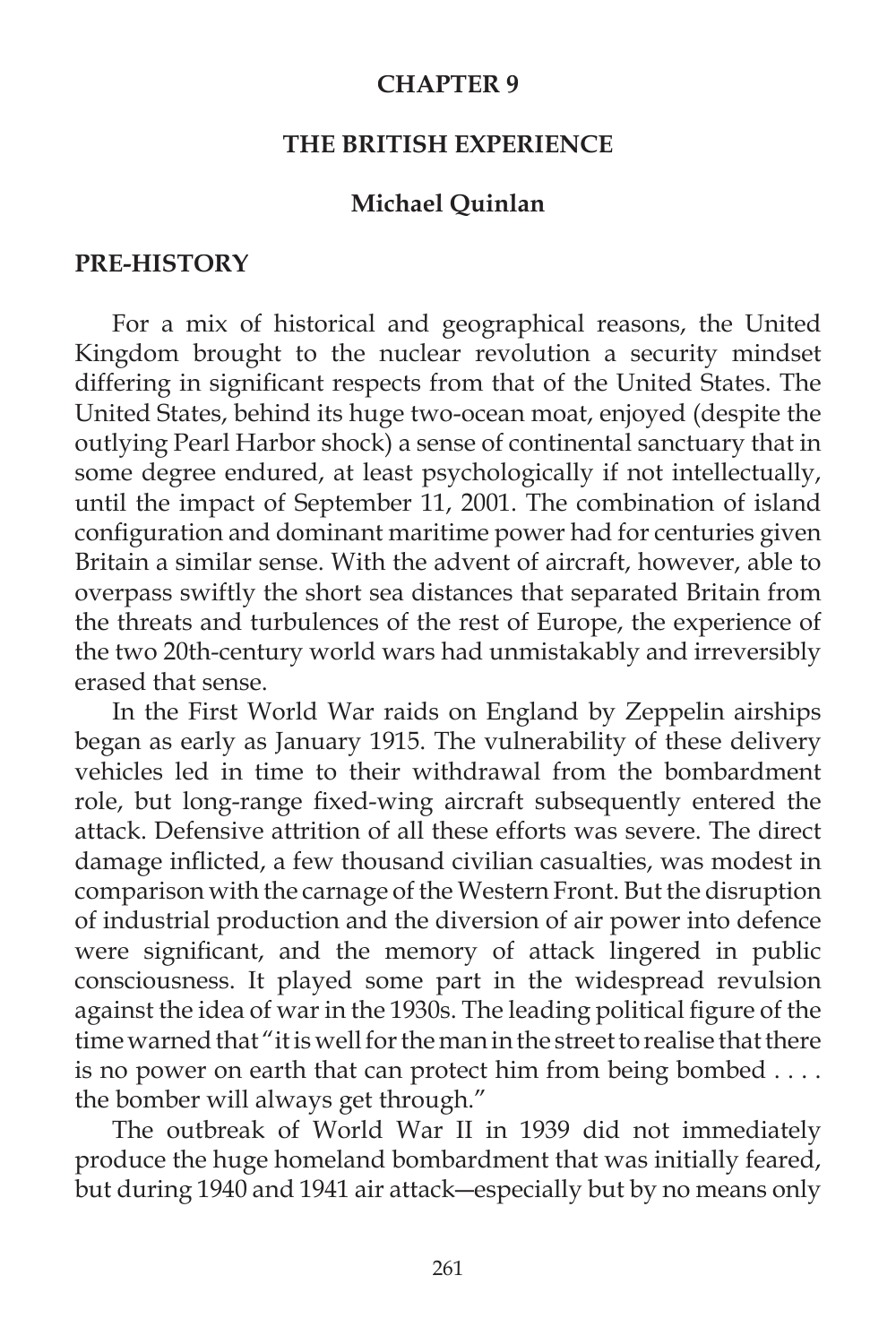the "blitz" on London―became part of common experience. New dimensions were added in 1944, when attacks began first with the V.1 cruise missile and then with the V.2 ballistic missile. The scale of the damage received did not reach that inflicted upon Germany, or later upon Japan, but it nevertheless was formidable; about 50,000 civilians were killed.

 As a result of the British experience of war from 1914 to 1945, the British people and their leaders entered the nuclear age with a vivid awareness of their inescapable vulnerability. At the same time, this awareness was less shocking, because it was less unfamiliar, than it was for the United States.

 One other aspect of British experience should be noted. From 1940 until almost the end of the conflict in Europe in 1945, the strategic bombing offensive, primarily against Germany, had been a massive component of the British war effort. (There were heavier losses in action among Bomber Command aircrew in World War II than among British junior officers on the Western Front throughout World War I.) The value-for-resources-used, the impact, and even the morality of the offensive became subjects of debate in postwar appraisal. But the weight and salience of the effort at the time meant that awareness of the practical aspects and issues of long-range "homeland" attack―the realities of targeting, for example―was probably more widespread, not only among professional servicemen but also with political leaders and in public discourse, than in almost any other country. This awareness extended to a recognition (or belief) that such attack should be directed―rather like maritime blockade, a historic form of Britain's military leverage―to sapping an adversary's economic and social strength rather then directly assailing his armed forces.

## **EARLY YEARS**

 In the immediate aftermath of August 1945, there were mixed views in Britain about the long-term significance of what had happened to Hiroshima and Nagasaki. Some military voices questioned its revolutionary significance, but air force leaders took a different view. In a remarkable letter in September 1945, only 2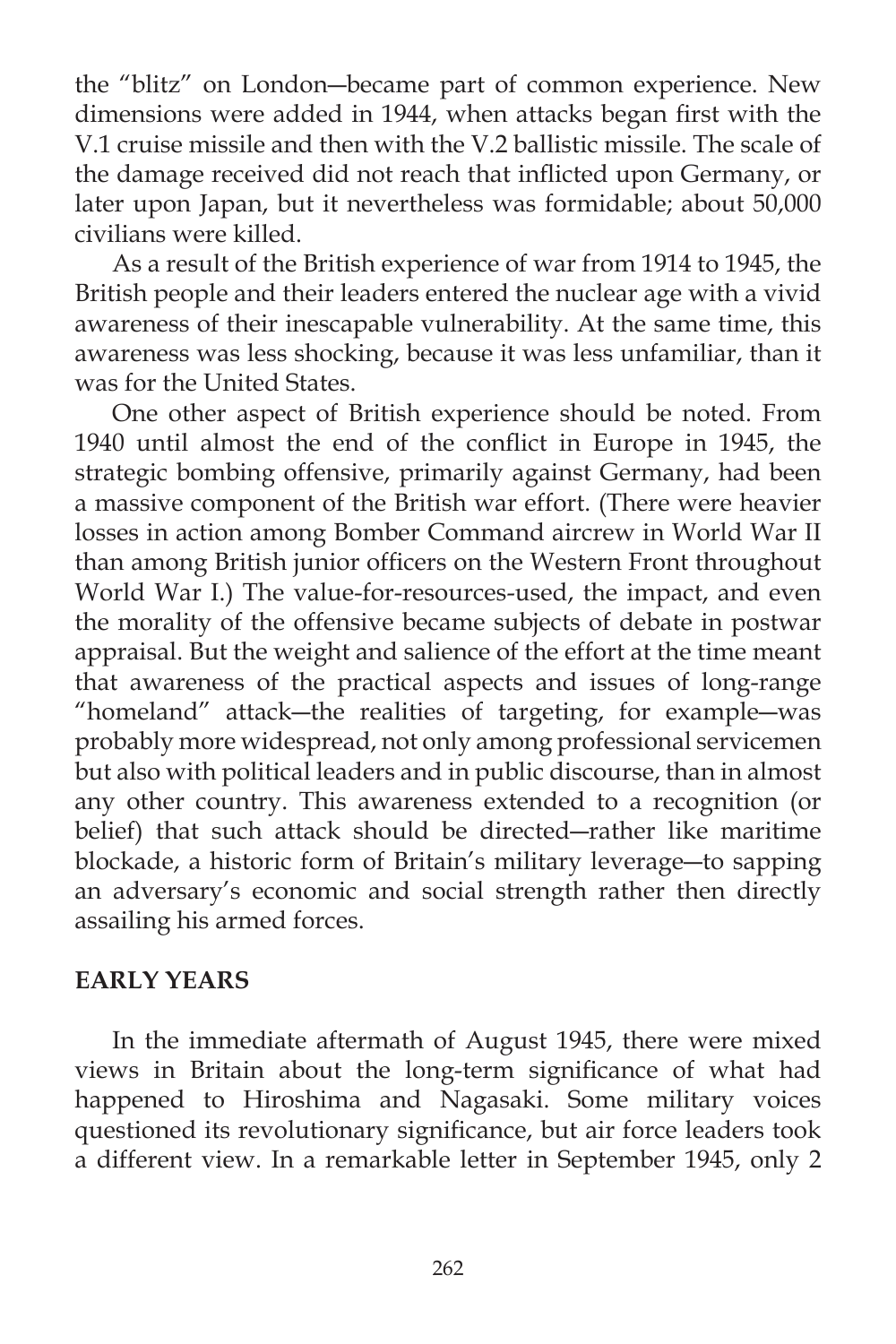months after succeeding Churchill in office, Prime Minister Clement Attlee argued to President Harry Truman that the new weapons represented a qualitative, not just a quantitative, change in the nature of warfare. Existing conceptions, he said, were now "completely out of date. . . . the only deterrent is the possibility of the victim of such an attack being able to retort on the victor." The idea of deterrence as the only protection against nuclear weapons dominated government thinking from then on, and so in large measure did the belief that the threat posed must be against the enemy's cities. The concern for nuclear-weapon-based deterrence moreover, almost from the outset of the postwar era, was given a sharper edge by perceptions that Soviet conventional-force preponderance in Europe was so massive that without prompt and all-out U.S. participation (not to be assumed until the North Atlantic Treaty Organization's (NATO) creation in 1949, and even thereafter not in prospect on a matching scale) a Soviet assault could reach the English Channel within weeks.

 In January 1947, against the background of abrupt U.S. termination of its wartime cooperation on nuclear-weapon development, the UK Government (initially very secretly) made a formal decision to develop a capability of its own. There was, however, no possibility that such a capability could become operational with adequate delivery platforms and a significant stock of weapons before the mid-1950s, and for several years after 1947 there was no firm political guidance on the scale of force provision or the concepts of use. Even the Chiefs of Staff arrived at no clear consensus, despite considerable discussion. They recognized that severe limitations in intelligence about Soviet dispositions compounded the difficulties of any counterforce damage-limitation concept. They came also to accept― after higher initial hopes―that surface-to-air guided weapons did not offer, at least to a country in Britain's geographical situation, any expectation of success in warding off even a Soviet strike capability attenuated by attacks on its launching airfields.

Despite all this—and sitting oddly with its logic, at first look there emerged at the end of the 1940s a disposition, especially within the Royal Air Force (RAF), to consider damage-limitation as well as counter-valve targeting. The basis for this was a hypothesis that the United Kingdom would be participating in a very large combined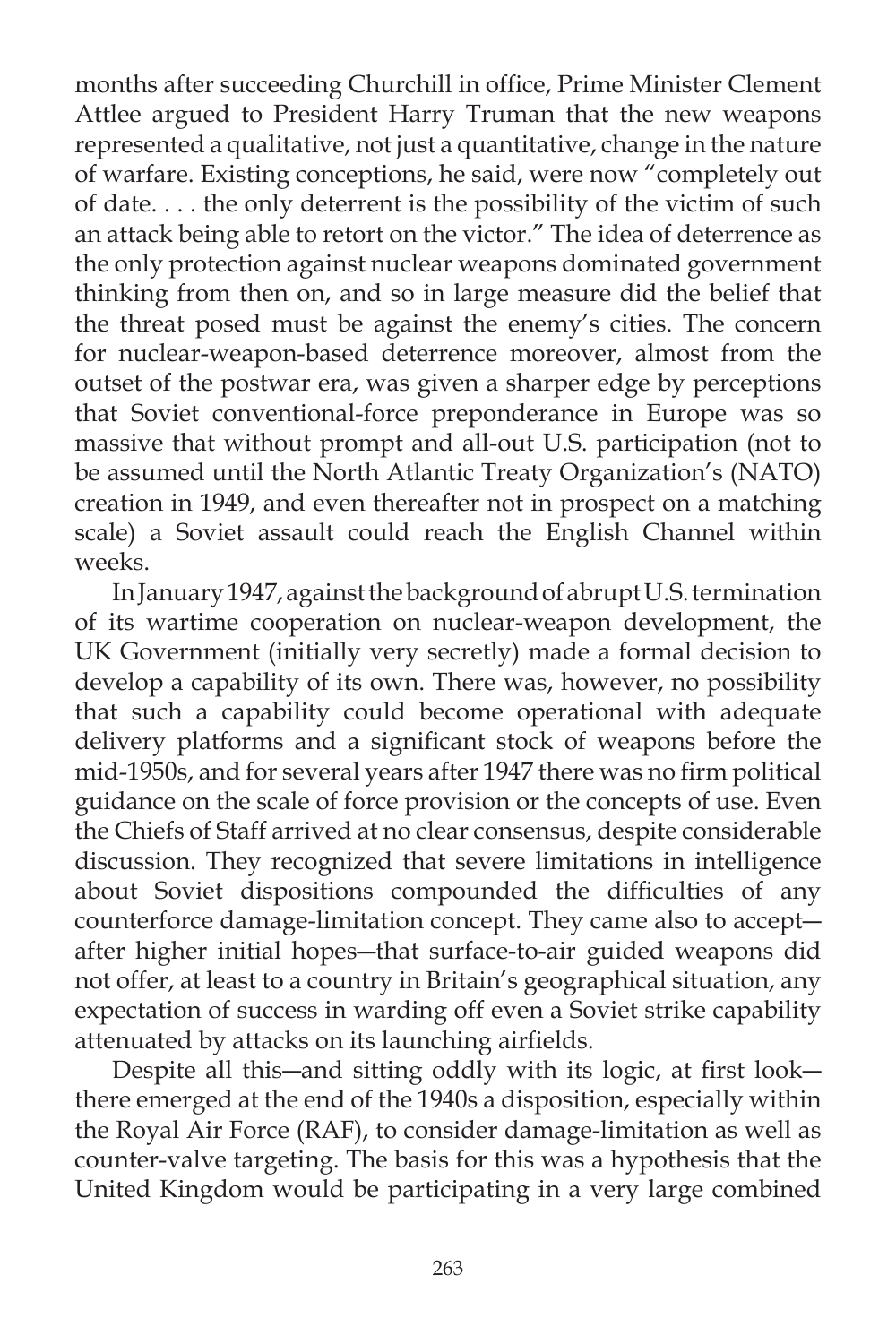offensive alongside the United States, even though at this stage the United Kingdom knew virtually nothing of U.S. plans. Despite some low-key informal contacts, it was not until well into the 1950s that this ignorance began to be rectified. Within the concept of joint action, the RAF thinking was that, because of its greater proximity to the Soviet Union, the United Kingdom might have different targeting priorities from the United States, and that the V-Force― the *Valiant*, *Vulcan*, and *Victor* strategic bombers which were being developed―should therefore concentrate its attacks upon air bases from which the United Kingdom could most quickly be struck. A planning staff paper in 1954 envisaged that 40 such airfields should be targeted. These concepts continued into the 1960s and played a part in RAF planning for V-Force participation which was progressively incorporated from 1959 onwards into the U.S. Single Integrated Operational Plan (SIOP), with British officers stationed at Strategic Air Command Headquarters in Omaha. This thinking was reflected at ministerial level in a report made to the Cabinet in 1955 by Minister of Defence Selwyn Lloyd.

 But starker realities continued to present themselves. In 1955, a major interdepartmental study concluded that as few as ten thermonuclear bombs could virtually destroy the United Kingdom as a functioning society, and the government's major *Defence White Paper* of early 1957 frankly avowed this profound vulnerability. (Judgments of this kind played a part throughout the Cold War. There was an acceptance of the idea that, although civil defense had protected the general population during World War II, its prospects of success in the nuclear age, for a country in the United Kingdom's circumstances, were too thin to warrant massive expenditure.) The implication for strategic targeting policy, that damage limitation was an unfruitful avenue to pursue, was clear. So too, however, seemed the parallel implication that even a modest UK force could inflict a grave wound upon the Soviet Union. Occasionally in official papers from 1952 onwards, there were statements that "superiority in numbers has no meaning" which belong to the same line of analysis. Nevertheless, the roles assigned to the V-Force in the joint SIOP had a hybrid character. It was envisaged that Bomber Command's 1959 capability should be allocated 69 city targets and 37 counterforce ones. In 1962 (when during the Cuban missile crisis all the Command's delivery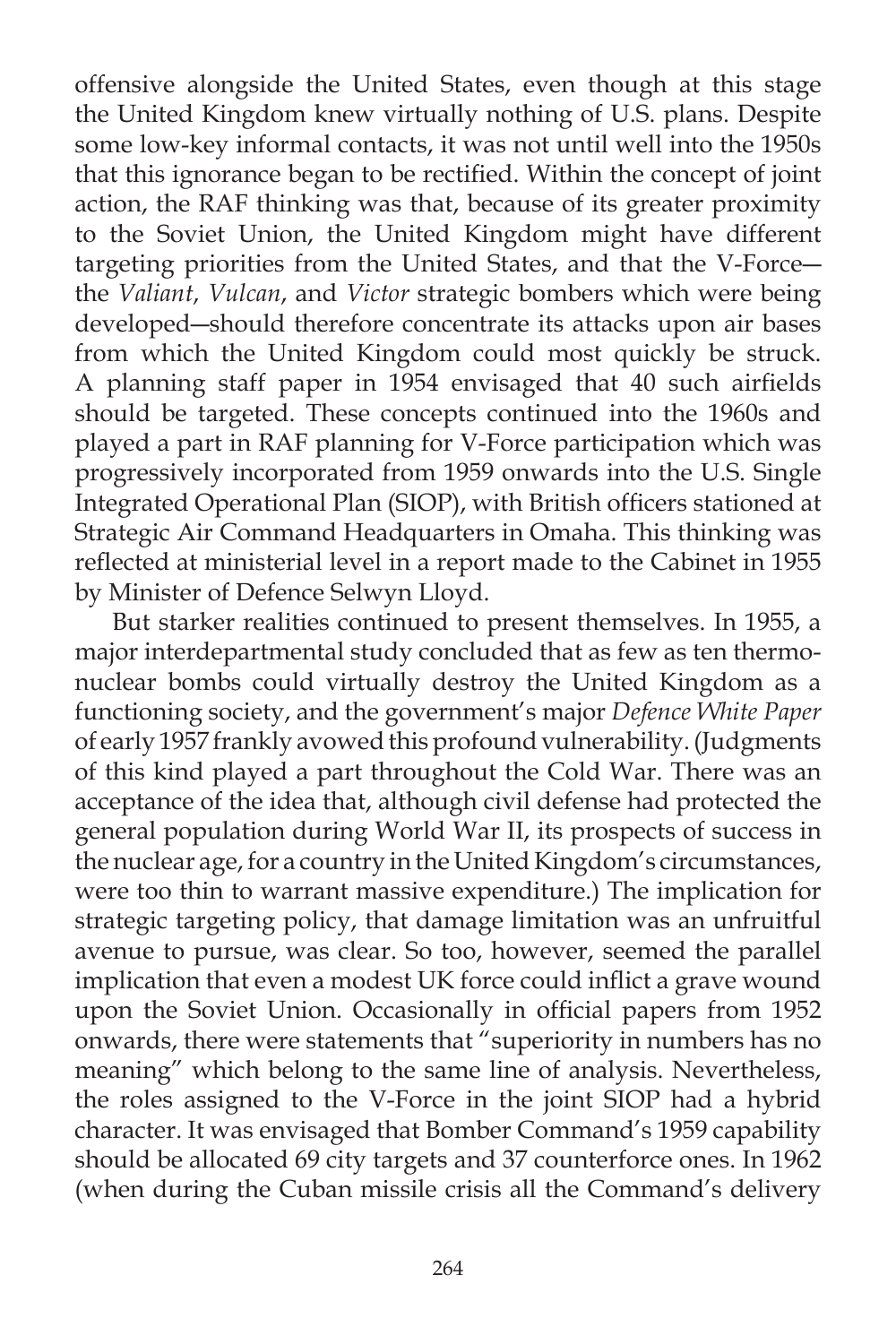systems were brought to heightened readiness), the targeting figures shifted to 16 cities and 82 counterforce. (Even in national planning the notion of damage-limitation understandably died hard. As late as the final decade of the Cold War, the neutralization of Soviet fleet ballistic missile submarines (SSBNs) was still a factor in Royal Navy thinking on the size and tasking of its attack submarine [SSN] hunter-killer force.) However, it became increasingly clear that UKonly nuclear plans could not realistically aspire to damage-limitation effect. These plans had to be countervalue―that is, so everyone at this stage assumed, directed simply at large cities (as shortcomings in intelligence and delivery accuracy, in combination with limited holdings of weapons and delivery systems, effectively dictated).

 The scale of countervalue capability evolved rather unsystematically. The original planned size of the V-Force, at 240 front-line aircraft, reflected a broad judgment-scarcely more than a gut feeling―of what would be perceived as a force substantial enough to command caution from the adversary and influence with the major ally. The imprecision of such a rationale made it difficult for the Air Ministry (until 1964 still a full department separate from the Ministry of Defence) to resist progressive cutback of plans to help ease the constant pressure which national economic difficulties imposed upon the defence budget, and frontline numbers never rose beyond 150 aircraft. This diminution, coupled with recognition of the difficulties which the aircraft would have in penetrating Soviet defences in a UK-only strike, steadily reduced assessments of how heavy a countervalue threat the force could pose. This was recognized even though in their heyday these aircraft were at least the equal of U.S. counterparts in most performance dimensions other than range. In the late 1950s, it was variously forecast in official appraisals that the aircraft could knock out (this being defined as inflicting 50 percent destruction) between 30 and 40 cities. By 1962 the figure was down to 15, although still including Moscow and Leningrad. Ministers took the view that this was adequate for the deterrent purpose. The Minister of Defence of the day indeed suggested that 10 would be enough, but the Cabinet settled upon 15 as the benchmark. Logic suggested, and it was occasionally attempted, to start with a judgment of the deterrent required and derive force level from that.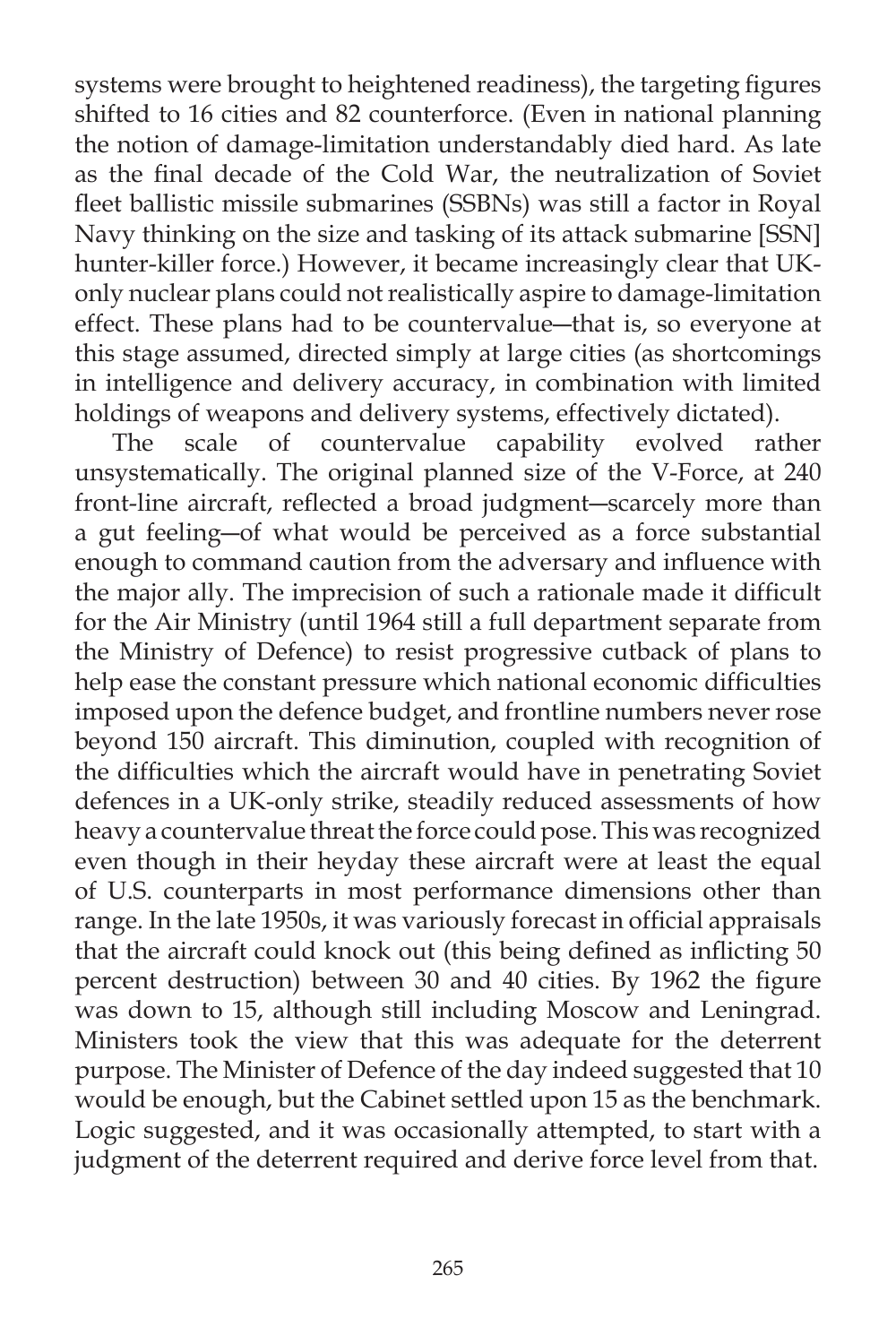As the above summary indicates, however, the governing methodology amounted to assessing what the existing or intended force could do and then considering whether that sufficed.

 Historians of the period have suggested that the differences of concept between a countervalue national plan and a contribution to the U.S. offensive that was at least partly counterforce shows a basic and continuing confusion of thought. For all the oscillation of discussion in the early 1950s, this criticism is not necessarily valid. There was no incompatibility, and therefore no practical need to choose, between having one concept for the UK-alone hypothesis and a different one for participation in a U.S. effort which, because of its massive scale, could have wider objectives. In internal governmental debate, the arguments in favor of maintaining a substantial capability veered between seeking a voice in U.S. plans and decisions and providing a last-resort independent insurance. In logic and practice neither of these justifications excluded the other, or pointed towards divergent provision. That said, by the time of the pivotal events of December 1962, serious thinkers both within and outside the government had come to recognize that the fundamental case for UK capability, and indicators for its character and scale, must be sought in hypotheses of independent action from which the United States stood aside. Though the existence of significant strategic offensive capability based in Britain might be of potential value to the United States by helping to complicate the task facing any Soviet first-strike aspirations, since Britain's eastward location posed an awkward operational dilemma for the Soviets: "simultaneous launch or simultaneous arrival?" In terms of strike weight, however, the U.S. armory was reaching a magnitude that rendered any UK contribution no more than an optional extra. Indeed, for wider reasons, significant elements within the Kennedy administration would have preferred to see the UK's capability fade away.

## **THE SHIFT TO SLBMS**

 It had long been understood that V-Force penetrativity in the free-fall delivery mode would decline steadily as Soviet defenses improved. A stand-off air-launched missile code-named Blue Steel was developed and brought into service on a modest scale, but its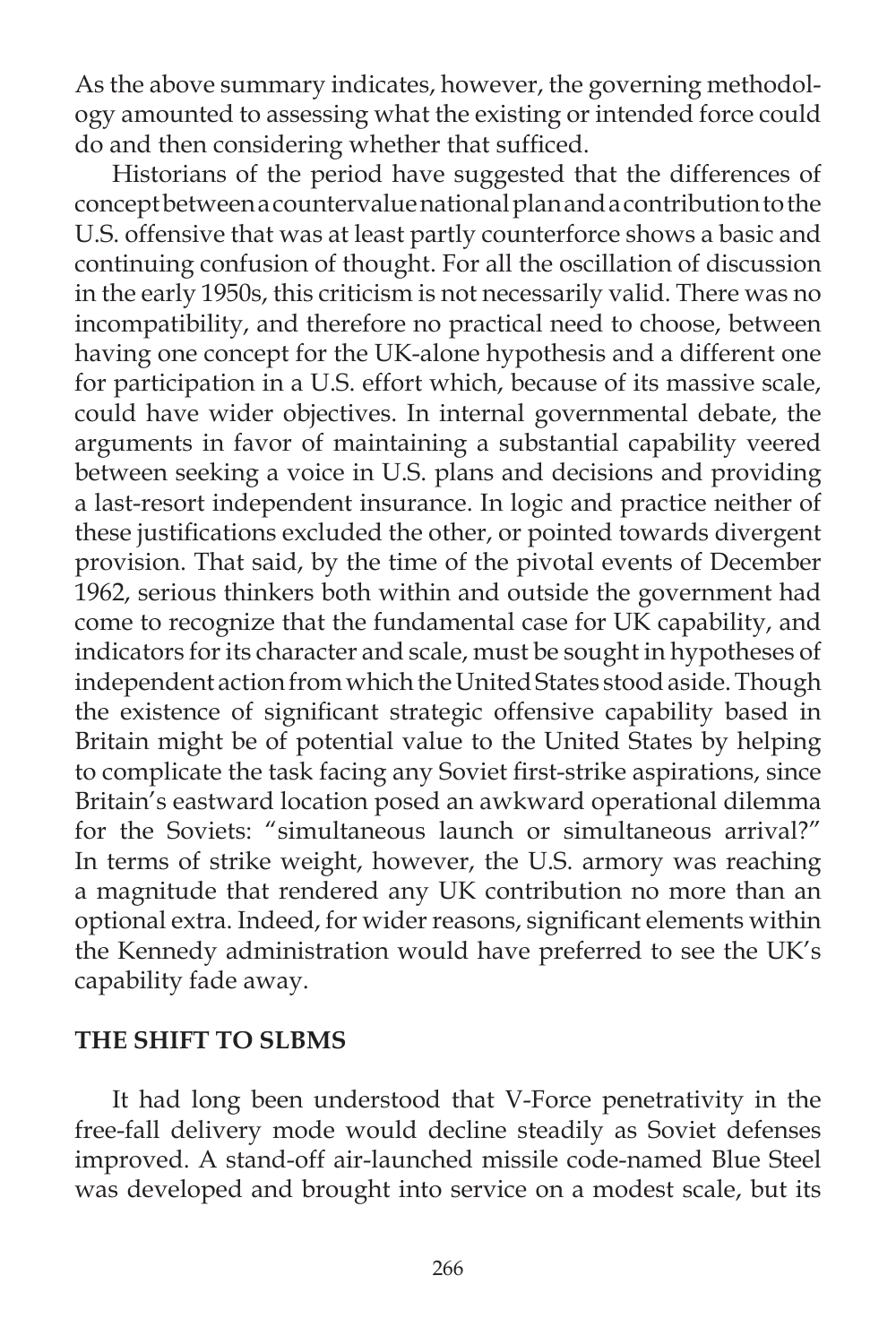limited range and other shortcomings meant that it could not be seen as a long-term solution. A ground-based intermediate-range ballistic missile project, Blue Streak, was abandoned in 1960 largely because of the vulnerability of any land-based second-strike missile within a territory as small as the UK. In 1960 the Eisenhower administration undertook - subject to successful completion of development, which was not guaranteed - to make the *Skybolt* long-range air-launched ballistic missile available to the UK to prolong the life of the V-force. In late 1962, however, the United States decided to terminate the project. A tense meeting at Nassau in the Bahamas in December 1962 between President John Kennedy and Prime Minister Harold Macmillan yielded an agreement that the United States instead would sell to the United Kingdom *Polaris* submarine-launched ballistic missiles (SLBM) (initially envisaged to be the A.2 version, but in the end the A.3 version with three re-entry vehicles not independently targetable). It was envisioned that *Polaris* missiles would be installed in nuclear-propelled submarines designed and built by the United Kingdom.

 If anyone in Britain doubted the inescapability of a countervalue targeting concept, this shift erased that doubt. The SSBN fleet-set at four boats, after an initial aspiration of five-could not be sure of sustaining on permanent operational patrol more than one boat with a load of 16 missiles. (Though there were often two boats at sea, and very occasionally three, UK planning always set its benchmarks by worst-case, no-warning scenarios.) Even if the A.3 missile had been capable of high-precision targeting, and even without allowance for a malfunctioning proportion, a salvo of this size could never hope to achieve a significant damage-limiting effect, or to cause enemy leaders any material concern about erosion of their offensive capability.

 Almost from the moment the Nassau decision was announced, critics (in Britain and elsewhere) assailed it on the ground that reliance on the U.S. capability implied that UK nuclear independence had ceased to have reality. This had applied equally to the plan to acquire *Skybolt*. The answer to such criticism was (and remains) that the concept of independence has more than one legitimate interpretation, with different implications and markedly different price-tags. Given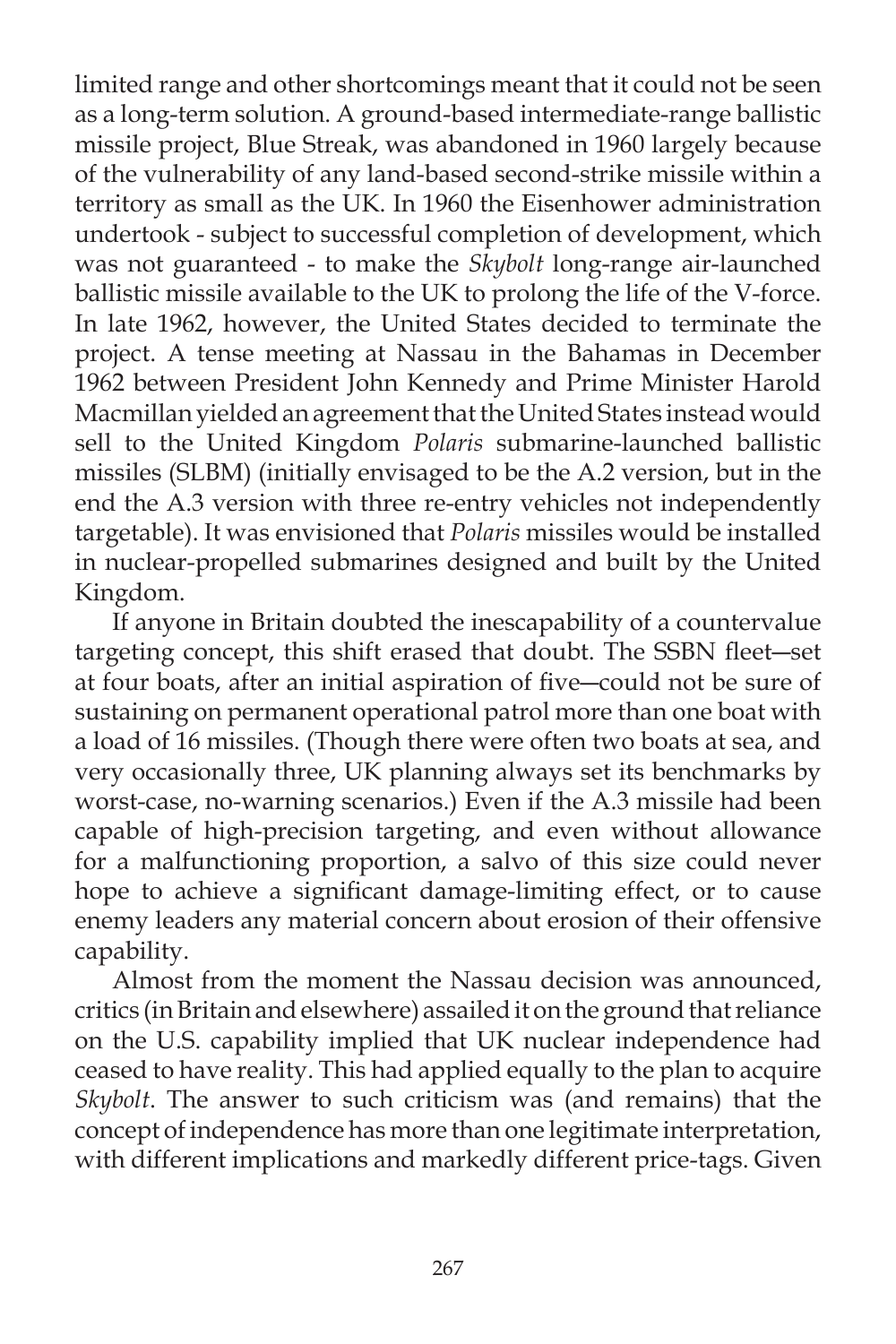the formidable size, diversity and quality of the U.S. inventory the strategic case for any ally to maintain a separate capability rested on a hypothesis that in some circumstances the U.S. armory might not be promptly available. If, hypothetically, the United States became deeply alienated and withdrew from its materiel-support commitments to its allies, the allies would need independence of procurement. Except for a few items, such as tanker aircraft, France chose this sort of independence, at high financial and opportunity cost within its defense budget. If, however, the hypothetical situation involved the United States merely being unwilling (or thought likely to be unwilling) to stand fully by its allies in time of acute crisis and mortal danger, a narrower form of insurance would suffice. Independence then need mean no more than the ability to make one's own operational decisions; that is, to be free to launch nuclear strikes whether or not the United States chose, or wished its allies, to do so. It was the latter form of independence, with its much lower costs and therefore less damaging repercussions on other aspects of defense effort, that United Kingdom decisionmakers saw themselves as choosing.

The first *Polaris*-carrying boat became operational in 1968. In the following year, the strategic nuclear role was formally transferred from the Royal Air Force to the Royal Navy. Some squadrons of Vbombers were kept in service until the early 1980s in a supplementary or "sub-strategic" nuclear role. Both the *Polaris* missiles and the remaining V-bombers were declared to NATO and notionally tasked by NATO military staffs in plans for General Nuclear Release, though amid the vast plethora of systems available there was a good deal of artificiality about finding targets to assign to them. For UK staffs, national plans that tasked *Polaris* in the countercity role were the prime focus of attention. The V-bombers also continued for some time to be seen for national purposes as simply participating in an all-out countercity assault. From 1967 onwards, NATO developed its flexible-response strategy, including the idea of carefully-limited nuclear strikes as an option to convey war-termination imperatives. In 1975 U.S. Secretary of Defense James Schlesinger presented a similar concept of Limited Nuclear Options for U.S. strategic forces. Such doctrines, however, were transmitted and absorbed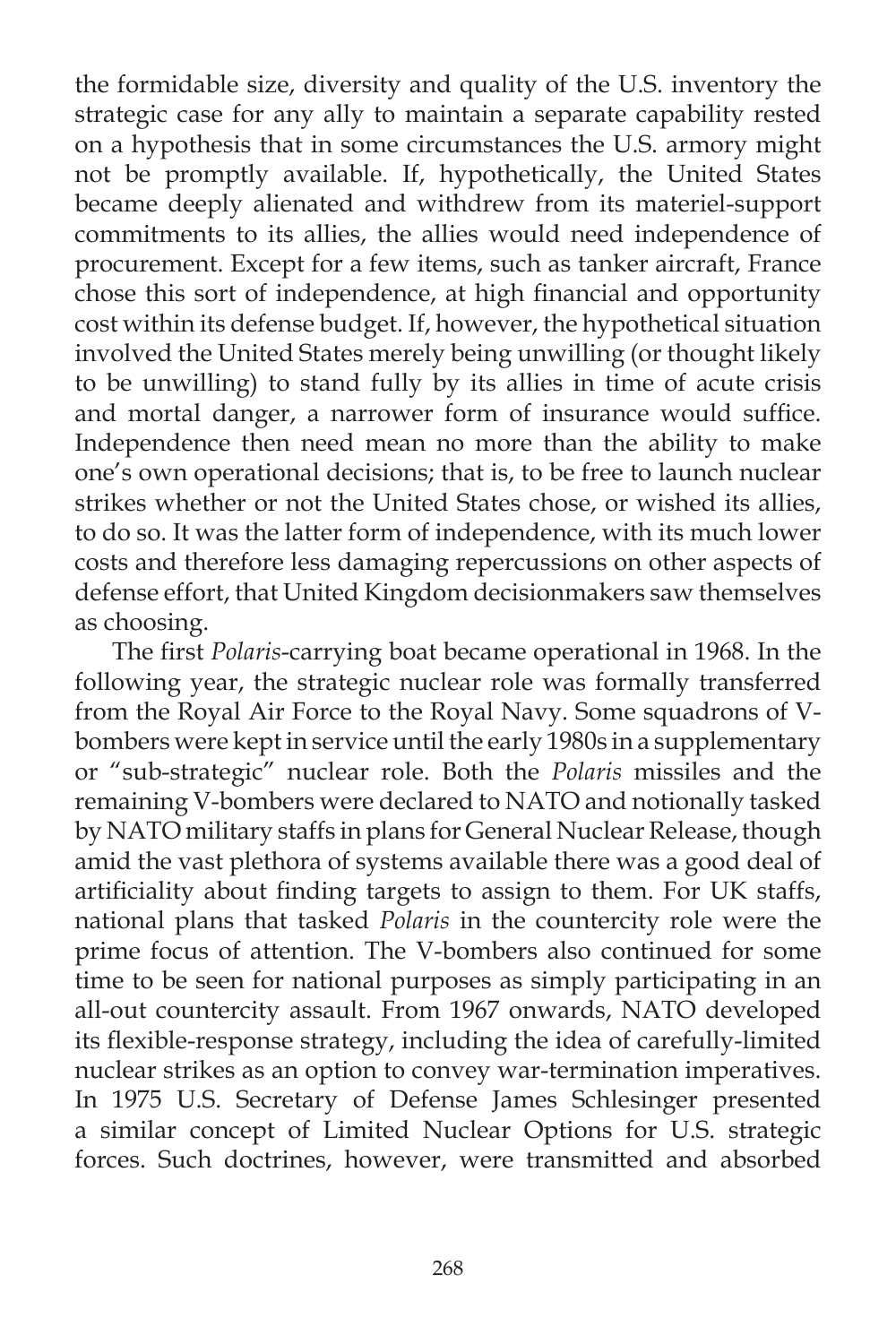only slowly between UK policy and operational staffs. It was not until 1978 that their applicability was recognized and reflected in UK national plans for the V-bombers and for other aircraft that later offered deep-strike potential. (The national tasking of shorter-range aircraft and maritime systems equipped with UK nuclear weapons is not considered here.).

 Though the *Polaris* force remained the United Kingdom's key strategic nuclear delivery resource until well into the 1990s, two issues soon impelled governments to reconsider the concepts and needs of deterrence. The first issue concerned what stance the United Kingdom should take, both in respect of its own direct interests and as a member of NATO, about the strategic arms limitation process which the United States and the Soviet Union began in 1969. The second―in some degree related―was how to deal with the threat to UK penetration capability posed by Soviet defenses against ballistic missiles.

 The United Kingdom had concerns about the Strategic Arms Limitations Talks (SALT). The main ones were that the scale of its own modest force provision should not be "counted in" on the U.S. side; that the United States should not bind itself in any way that would constrain its future freedom to help allies again on the lines of previous cooperative acts such as the 1962 Nassau bargain, and that Soviet antiballistic missile (ABM) defences should be constrained to the lowest level attainable (ideally zero, though it was swiftly recognized that this was not on the cards). In the earlier years of the SALT/Strategic Arms Reduction Treaty (START) processes, UK staffs sought to think the issues through on a broader basis as a leading member of the collective Alliance and to provide a useful "second opinion" for the United States. The UK believed that (1) two-way deterrence, underpinned by manifest capability for mutual assured destruction not as preference but as ineluctable fact, had to be accepted; (2) the prime aim of the negotiations should be to maintain deterrence in as stable a form and at as low a cost as possible; (3) precise numerical equality in systems was not important at the magnitudes involved; and (4) attempts to establish neatly-symmetrical categoryby-category equivalences amid the asymmetries of the East/West confrontation might damage NATO strategy and deterrence.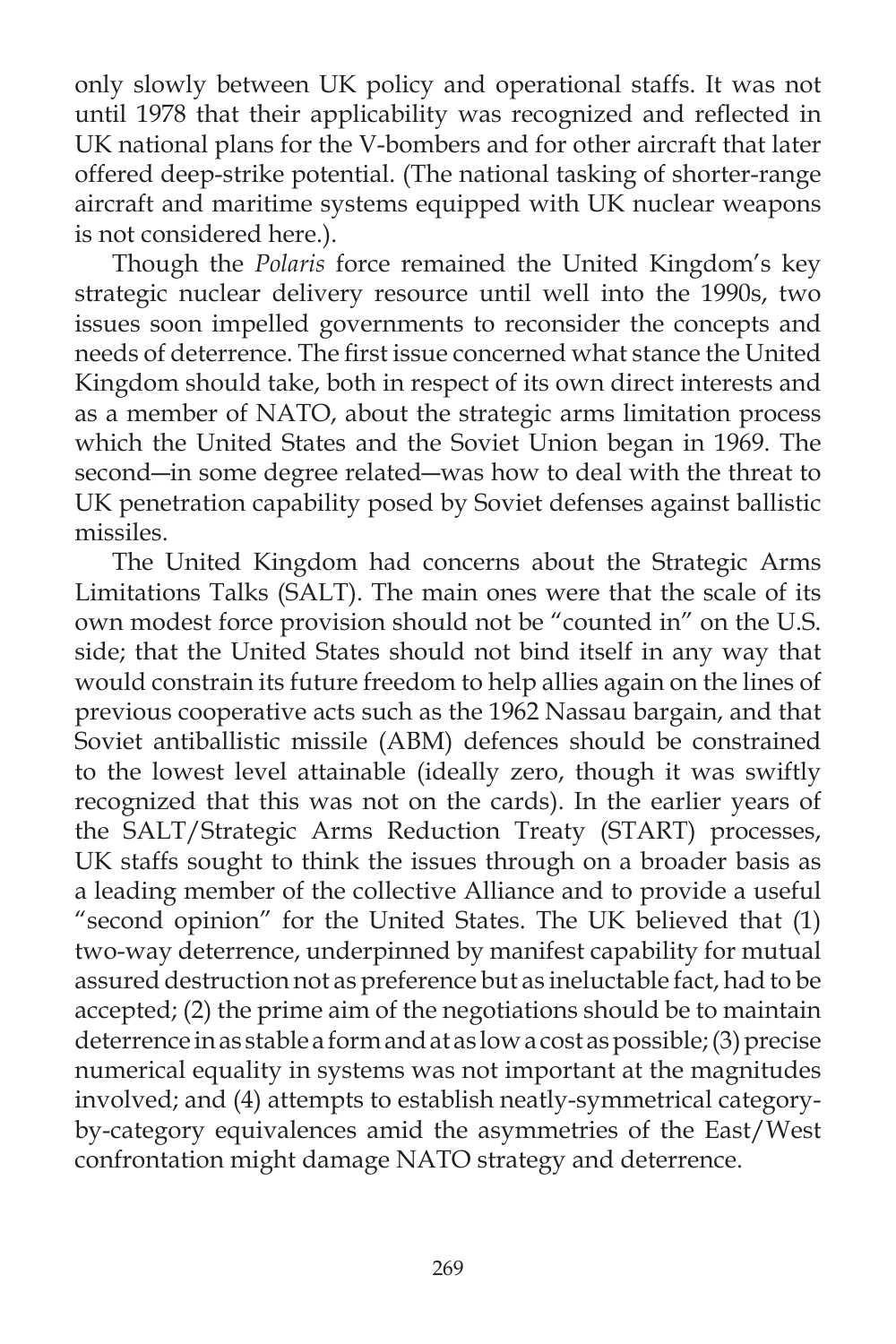The soon-evident fact that the Soviet Union could not be convinced not to have ABM defenses around Moscow clearly affected the ability of the UK's *Polaris* A.3 missiles to pose a threat to the Soviet capital. The A.3 missile was judged highly vulnerable to exo-atmospheric interception by the Soviet *Galosh* system, and the UK force was not large enough, especially in the one-boat case, to rely (as the United States always could) on saturating the defence shield, even at the 100-interceptor limit set by the 1972 ABM treaty. Discussion of what to do about this, and then of the development of countermeasures, was taken forward very secretly. The matter was closely held within government, and there was virtually no public debate or even awareness until an announcement was made in 1980, when the chosen countermeasure was close to entering operational service. Deliberations were premised on the assumption that the ability to target Moscow effectively ("the Moscow criterion") was important for deterrent credibility. The argument for action noted the constant possibility, at least in theory, that the Soviet Union might one day choose to break out of the ABM treaty to provide protection for a wider range of assets. Additionally, an exo-atmospheric ABM system (such as the Soviet Union had deployed) could generate a defended "footprint" (its precise size and shape depending on the azimuth and trajectory of incoming missiles) covering a much larger area than just the city of Moscow itself.

The solution chosen, code-named *Chevaline*, was to fit a muchchanged front-end to the A.3 missile. The highly sophisticated technology incorporated in this new front-end aided penetration at the expense of reducing the warheads carried from three to two. The warheads were still not independently targetable. The project (designed and paid for by the United Kingdom, though it had some U.S. antecedents and U.S. industrial participation) was technically demanding and proved much more costly than was originally foreseen. As a result the need for it, and the related value placed upon the "Moscow criterion," was challenged. But the Government of Prime Minister James Callaghan decided against cancellation, partly because the disclosure of abandoning such a major endeavour in mid-development would detract from UK credibility in the nuclear field.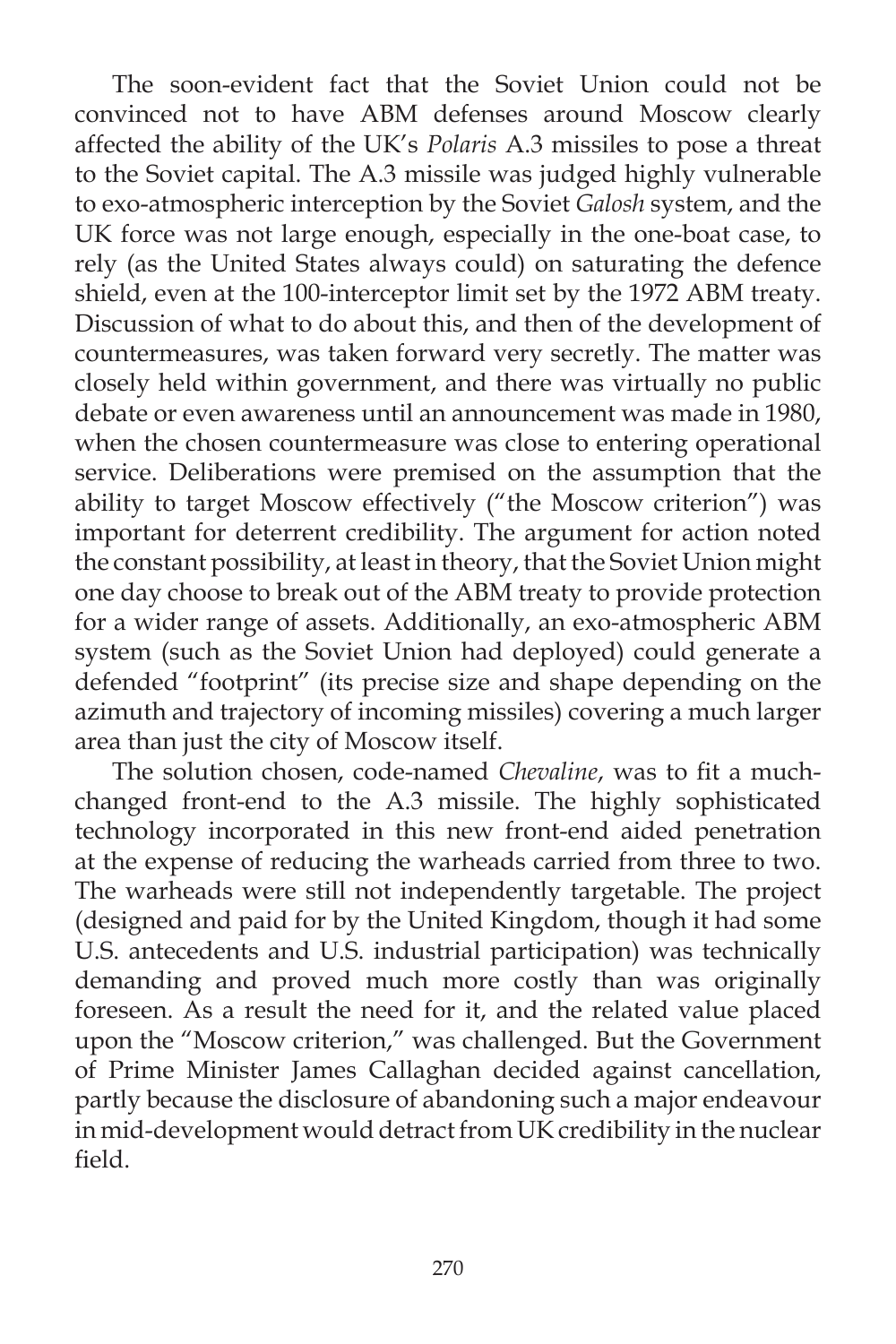# *Trident*

 Despite the imminence of the Chevaline improvement, it was evident by the end of the 1970s that, given project lead-times, the question of whether and how to replace the *Polaris* fleet could not be deferred. The arguments bearing upon the scale and character of threat capability needed for adequate deterrence in the UK-only setting ("second centre of decision") were revisited in internal Government studies more systematically than had been done at most earlier junctures, but without radical change of outcome in either the basic concept of countervalue strike or the order of magnitude judged necessary.

 Though a substantial range of delivery system options was dutifully examined, the *Trident* sea-launched ballistic missile (SLBM) system emerged unsurprisingly as the clear preference, and in 1980 the United States agreed to sell it. Purely in weight of strike potential, the United Kingdom could have been content with less than *Trident* could offer, even in the C.4 version originally chosen (let alone the D.5 version to which the United Kingdom switched in early 1982, when it became clear that the United States was committed to proceeding with its acquisition and deployment). The original choice and the switch were driven in large measure by the long-term financial and logistic benefits of commonality with the United States. After the end of the Cold War, the United Kingdom announced a series of discretionary reductions in warhead load to well below what *Trident* was capable of carrying.

 The 1980 decision to acquire *Trident* was explained in a special memorandum published by the Ministry of Defence (Defence Open Government Document 80/23). This is of particular interest for the present survey because it included the fullest―or, perhaps more accurately, the least meagre―statement made by any UK Government over the years about the sizing and targeting of strategic nuclear capability. The relevant section of the memorandum merits extended quotation:

The "Second-Centre" Role:

9. If Britain is to meet effectively the deterrent purpose of providing a second centre of decisionmaking within the Alliance, our force has to be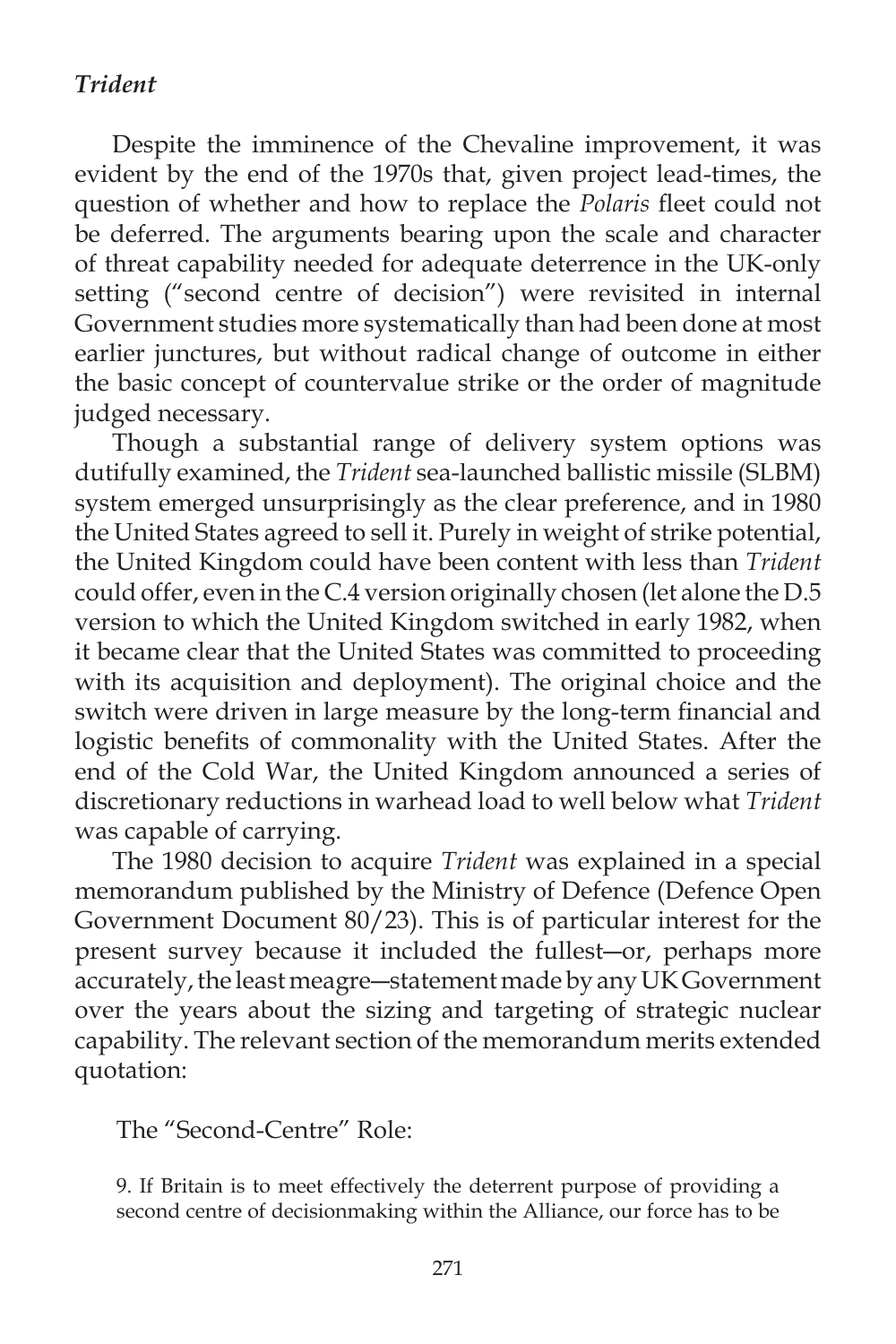visibly capable of posing a massive threat on its own. A force which could strike tellingly only if the United States also did so―which plainly relied, for example, on U.S. assent to its use, or on attenuation or distraction of Soviet defences by United States forces―would not achieve the purpose. We need to convince Soviet leaders that even if they thought that, at some critical point as a conflict developed, the United States would hold back, the British force could still inflict a blow so destructive that the penalty for aggression would have proved too high.

10. There is no way of calculating exactly how much destruction in prospect would suffice to deter. Clearly Britain need not have as much power as the United States. Overwhelming Britain would be a much smaller prize than overwhelming the United States, and a smaller prospective penalty could therefore suffice to tilt his assessment against starting aggression that would risk incurring the penalty. Indeed, one practical approach to judging how much deterrent power Britain needs is to consider what type and scale of damage Soviet leaders might think likely to leave them critically handicapped afterwards in continuing confrontation with a relatively unscathed United States.

11. The Soviet Union is a very large and powerful state, which has in the past demonstrated great national resilience and resolve. Its history, outlook, political doctrines, and planning all suggest that its view of how much destruction would constitute intolerable disaster might differ widely from that of most NATO countries. Appalling though any nuclear strike would be, the Government does not believe that our deterrent aim would be adequately met by a capability which offered only a low likelihood of striking home to key targets; or which posed the prospect of only a very small number of strikes; or which Soviet leaders could expect to ward off successfully from large areas of key importance to them. They might even be tempted to judge that if an opponent equipped himself with a force which had only a modest chance of inflicting intolerable damage there might be only a modest chance that he would have the resolve to use it at all.

12. Successive United Kingdom Governments have always declined to make public their nuclear targeting policy and plans, or to define precisely what minimum level of destructive capability they judged necessary for deterrence. The Government however thinks it right now to make clear that its concept of deterrence is concerned essentially with posing a potential threat to key aspects of Soviet state power. There might with changing conditions be more than one way of doing this, and some flexibility in contingency planning is appropriate. It would not be helpful to deterrence to define particular options further. The Government, however, regards the considerations noted in paragraphs 10 and 11 above as important factors in deciding the scale of capability we need.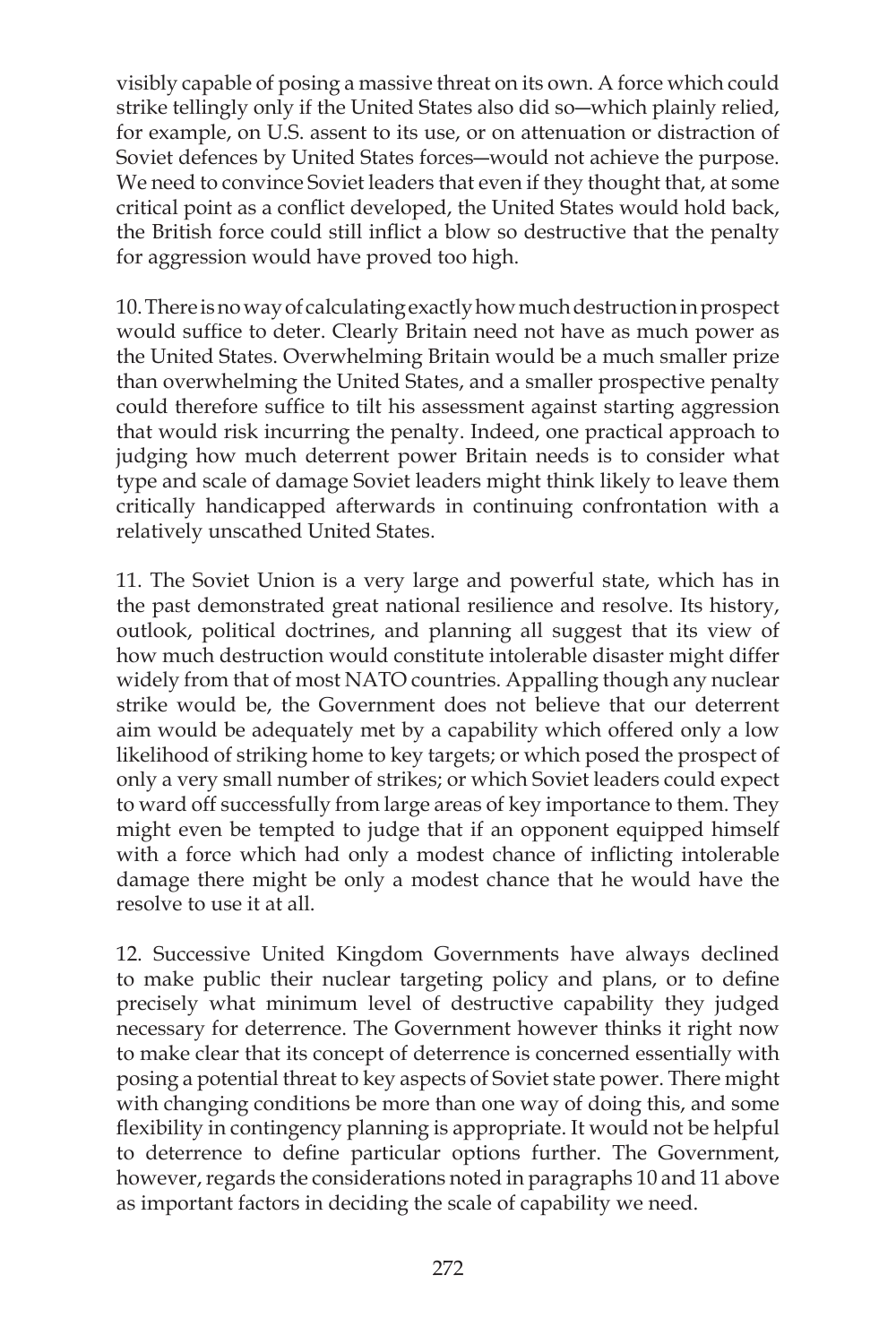The reference to posing a threat to "key aspects of Soviet state power" is worth noting since it signalled, even if lightly and indirectly, a new strand of thought in official utterances on strategic nuclear issues. The phrase was intended to imply targeting concepts which, while still countervalue and not promising to exempt cities or in particular Moscow, would not be exclusively or primarily directed at the destruction of cities. The impulse behind this was ethical, and reflected in some degree vigorous public debate in Britain on the moral tolerability of striking at populations. It was recognized within Government defence circles that *Polaris*―with high-yield warheads, not independently targetable, and mediocre accuracy― was not well-suited to providing more discriminate options, but that more flexible options might become available with the advent of *Trident*. Considerations of this kind continued to be voiced internally from time to time, but nothing further was said publicly, and it is not known outside Government how much adjustment of planning resulted.

### **AFTER THE COLD WAR**

 Since the end of the Cold War, there has been little debate about the United Kingdom's strategic nuclear capability. The capital investment in the *Trident* force was well-advanced by 1989, and nearing full commitment by the time the Soviet Union broke up. Argument over whether the United Kingdom should remain in the nuclear-deterrence business at all―against what possible adversaries, with what targeting concept―could have been stimulated afresh, but it had lost the impulsion of large savings available to be made or of new decisions forced upon public attention. Despite the longstanding antinuclear tradition on the Left, the incoming Labour Government excluded the *Trident* force (as it did no other component of the defence programme) from reexamination in its 1998 *Strategic Defence Review*. The Government, continuing the preceding Conservative government's initiatives without elaborating on strategic rationale, announced a reduction in the force's holding of operational warheads to 200 or less, with no more than one boatload of 48 warheads (that is, an average of three per missile) to be at sea at any one time. In